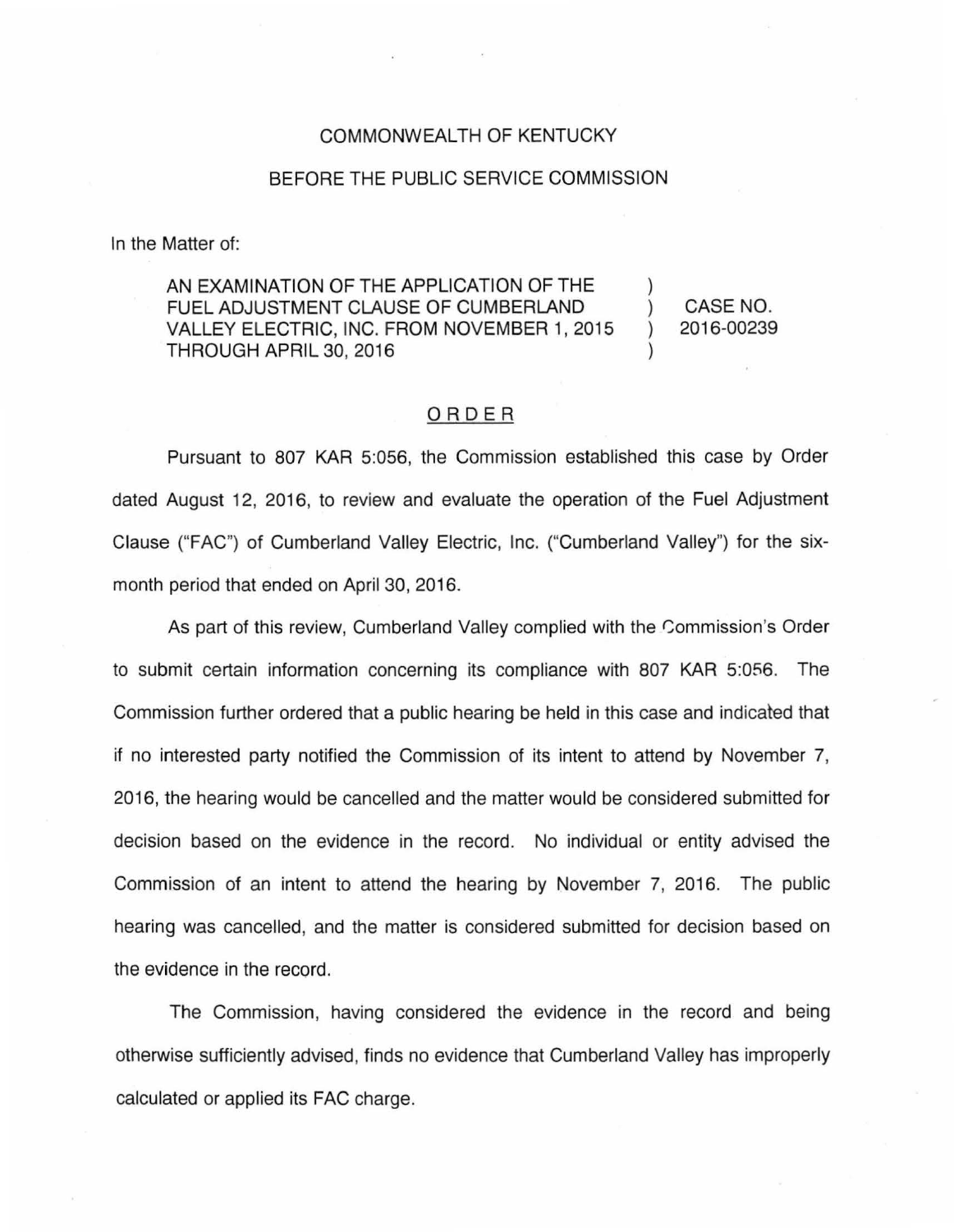IT IS THEREFORE ORDERED that the charges and credits applied by Cumberland Valley through the FAC for the period November 1, 2015, through April 30, 2016, are approved.

By the Commission

ENTERED **JAN 11 2017**  KENTUCKY PUBLIC SERVICE COMMISSION

ATTEST: aline K. Madlum

Case No. 2016-00239